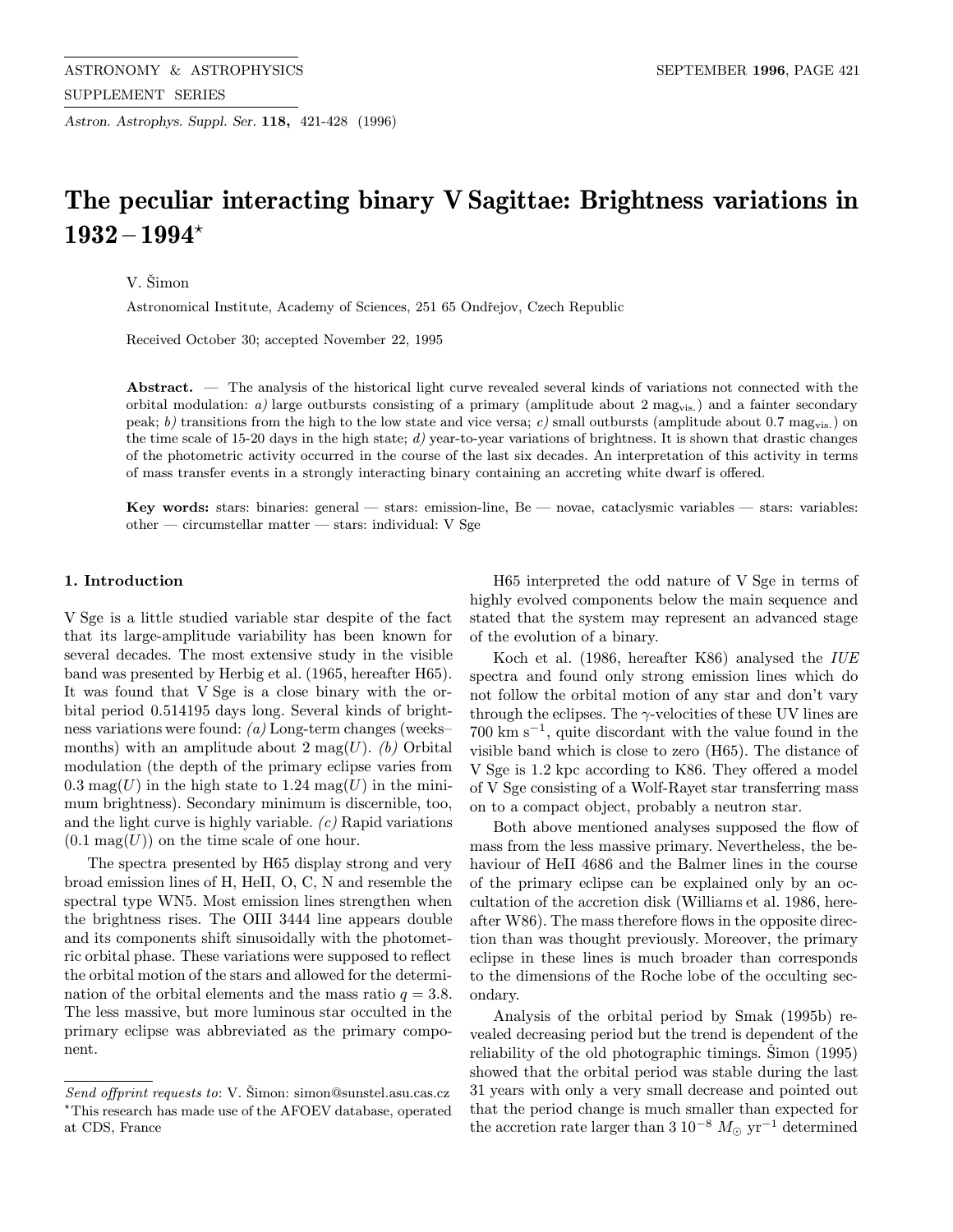

Fig. 1. The whole set of the photometric data of V Sge covering the years 1932 – 1994. The data of AFOEV are marked by solid circles, the empty ones represent the measurements of H65

from the luminosity of the accretion disk. The traditional conservative scheme therefore cannot be applied here.

Nowadays, V Sge is classified as a nova-like cataclysmic variable but it differs largely from most other members of this class namely by the type of the loser and by extremely high absolute magnitude  $(M_V \approx 0, K86)$ .

V Sge was also detected as an X-ray source (Eracleous et al. 1991).

This paper presents the historical light curve in 1932– 1994 and gives a description of the variations on the long time scales. The preliminary version of this analysis was presented by  $\mathrm{Simon}$  (1996).

## 2. The source and treatment of the data

Needless to say that long-term light curve of a variable star amounting several decades is very important for its better understanding. However, it is usually difficult to collect such a long series of data since most photoelectric measurements cover only limited time intervals. Photographic monitoring surveys may cover longer intervals but photographic emulsions are being exchanged from time to time and this fact may make these data inhomogeneous. On the other hand, amateur associations organize visual monitoring of many variable stars and long series of visual data are available today. This kind of data may be very useful for an analysis of the long-term brightness changes. Percy et al. (1985) and Richman et al. (1994) discussed the advantages of using visual data and evaluated their accuracy. They found that a typical error of a single visual observation is about 0.2 mag<sub>vis</sub> and an accuracy of  $0.02 \text{ mag}$ <sub>vis.</sub> can be achieved by averaging the data. This accuracy is quite sufficient for analyses of most CVs. More detailed discussion of this topic can be found in the above mentioned papers.

The bulk of the data used in this analysis was obtained from the AFOEV database in Strasbourgh (France). The original file contained 4 600 measurements. The negative and unreliable observations were rejected. The orbital phase of each observation was calculated using the ephemeris of H65 and the data in the phase interval 0.9−1.1 were excluded to diminish the influence of the orbital modulation (namely the eclipses). Most of the data analysed here come from the years 1967 – 1994 and as the analysis by  $\mathrm{Simon}$  (1995) showed one can be sure that at least in this interval the ephemeris given by H65 is fully valid. Finally, several largely deviating points were removed. Nevertheless, the remaining variations on the orbital scale (especially the reflection effect) and the rapid variations found by H65 may still contribute to the scatter (see Fig. 7 in H65). It was found that a typical rms error of a mean of five visual observations used here is 0.05−0.07 magvis. but one should bear in mind that the error of the mean includes both observational inaccuracies and intrinsic variations (especially the orbital modulation).



Fig. 2. A part of the light curve with several large doubled outbursts. The smooth curve represents a spline fit of the year means of the brightness in quiescence (outbursts excluded). Note the very low quiescence brightness around the three LOs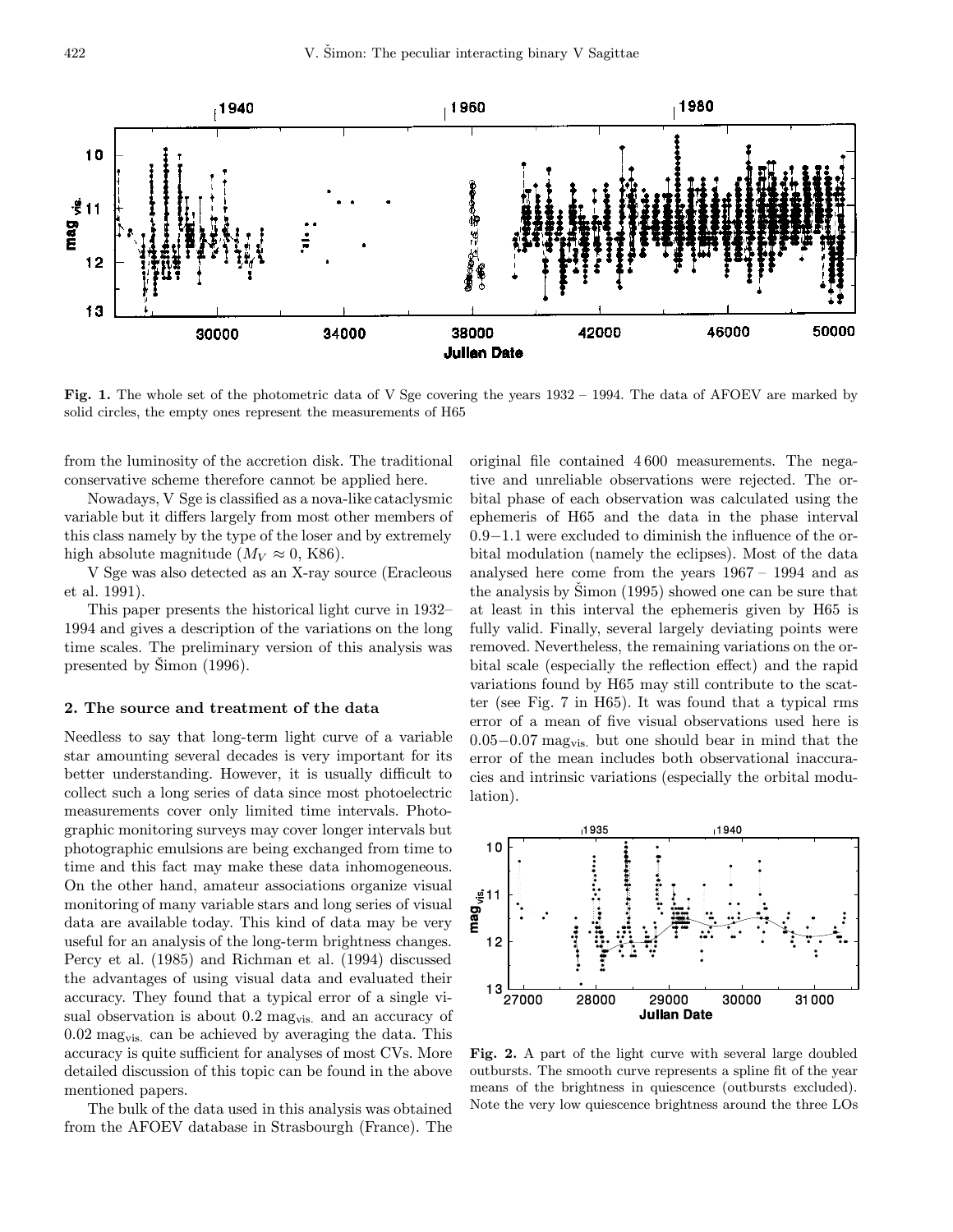## 3. Description and analysis of the light curve

The whole data set can be seen in Fig. 1. The brightness is variable with a peak amplitude reaching about  $3 \text{ mag}$ <sub>vis</sub>. The observations occupy a belt more than 1 magvis. broad and also several large outbursts can be easily distinguished (especially in the first half of this century). A detailed examination of this set revealed several kinds of brightness variations which aren't connected with the orbital modulation: (*a*) large outbursts with amplitude about 2 mag<sub>vis.</sub>; (b) transitions from the high to the low state and vice versa;  $(c)$  small outbursts (amplitude about 0.7 mag<sub>vis.</sub>) in the high state;  $(d)$  year-to-year variations of brightness. In the following sections we will analyse these forms of activity in detail.

#### 3.1. Large outbursts

One of the most remarkable kinds of activity in V Sge are the large outbursts (LOs), which can be characterized as transient brightenings by 2 magvis.. The AFOEV data set shows four these events, three are well covered. Three LOs occured in thirties when the "quiescence" level of brightness was extremely low (Fig. 2). Another LO occured in 1980. Three well covered LOs are shown in Figs. 3a-c. The V band curve generated from the data of H65 revealed an event which is similar to LOs (Fig. 4). This outburst lasted more than twice longer but the shape of the curve, the amplitude and the surrounding low quiescence level allow an interpretation of this event in terms of LO, too.

The overall shape of the LOs (apart from LO4 observed by H65) was determined by a fit of a smooth curve using the program HEC13 written by Dr. Harmanec at the Ondřejov Observatory. The program is based on the method developed by Vondrák (1969 and 1977) and can fit the data by a smooth curve no matter what is their course. The parameters of the LOs, based on the fit by HEC13, are given in Table 1. The parameters of LO4 observed by H65 are rather crude estimates because of the incomplete covering.

Several common features can be established: (a) all LOs with covered descending branch are doubled and consist of a large primary outburst followed by a smaller secondary one;  $(b)$  the amplitude of the primary peak of LO is about 2 mag<sub>vis</sub> in all observed cases;  $(c)$  the level of brightness of the system is unusually low (fainter than 11.8 mag<sub>vis</sub>.) before each LO (and often also after it);  $(d)$  the final decline is longer than the rise and often a pronounced long "tail" can be seen.

As for the general conditions which give rise to LOs, the inspection of the light curve shows that long-lasting low state (magvis. fainter than 11.8−12.0) with a smooth slow decline and rise is needed (the slow rise to HS after LO5 is evident in Fig. 3c).

When the LOs are folded so as the primary peaks coincide a good fit is obtained after slight shifts along

Fig. 3. The light curves of LOs in an expanded time scale. The smooth curves represent the fit by HEC 13 (see the text for details)

Fig. 4. The V-band curve constructed from the observations of H65. The dashed line represents a possible interpretation in terms of LO



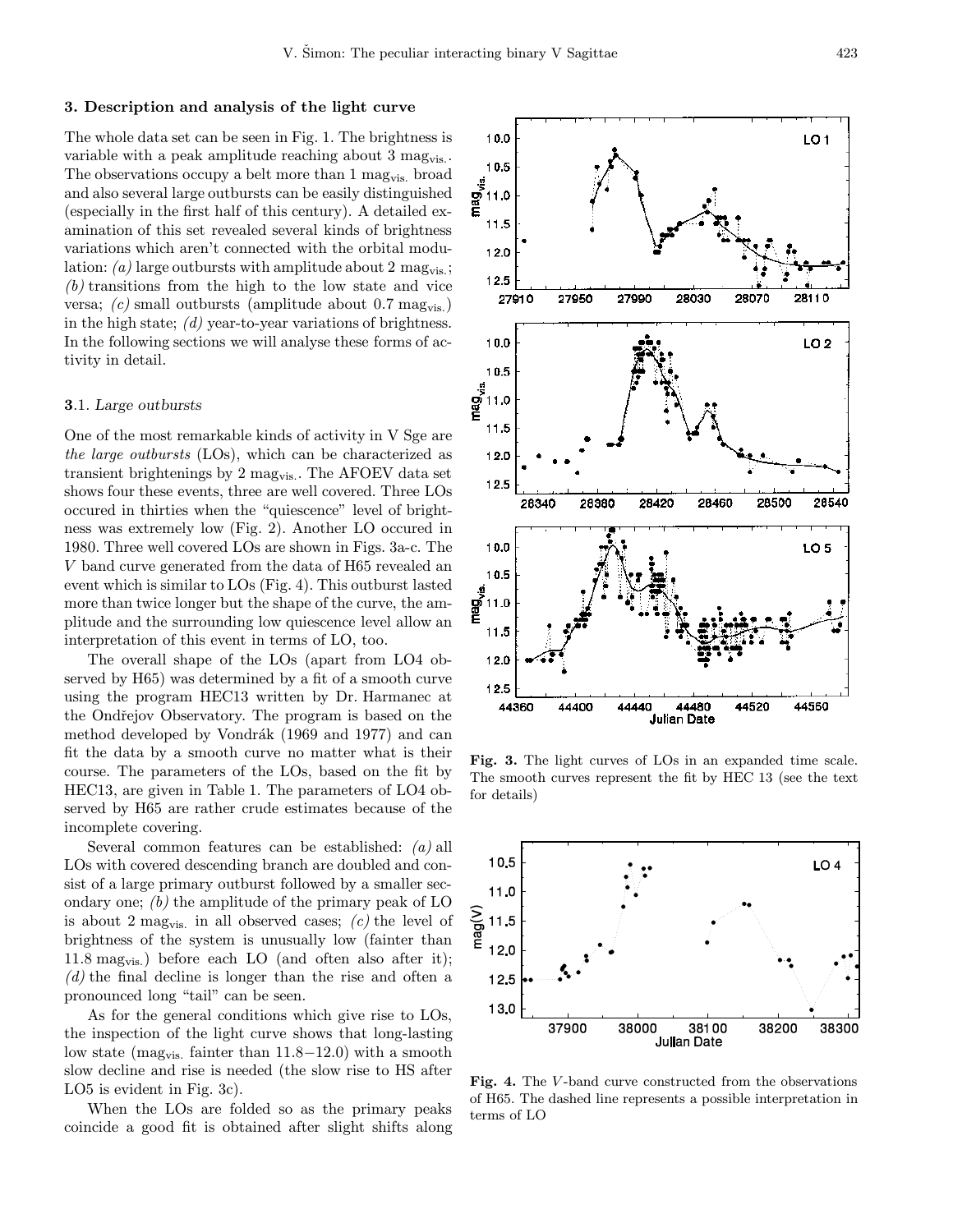the abscissa (namely LO1 and 2) but the positions of the secondary peaks with respect to the primary ones and their intensities differ appreciably. There is a tendency the sooner the secondary peak occurs the smaller its amplitude.

The occurence of LO1–3 seems to be periodic with the cycle-length of about 440 days. On the other hand, LO5 in 1980 occured in phase 0.4 with respect to LO1–3.



Fig. 5. The extended season of interchanging high and low states of V Sge in 1970-1975. The observations were averaged and a typical rms error of a single bin is  $0.05-0.07$  mag<sub>vis</sub>.



Fig. 6. Two episodes of the low states in 1993-1994. The transitions are very steep and the changes reach several tenths of magnitude per day. Notice that the levels of brightness in the respective LSs and HSs are almost equal. The curve was slightly smoothed and a typical rms error of a single bin is 0.05−0.07 magvis.

LO5 is the best covered outburst. Striking feature is the different scatter of the ascending and descending branch. While on the rising part of LO5 the observations fall close together large scatter (almost  $1 \text{ mag}_{\text{vis}}$ ) is beginning on the top and persists through the decline. It is improbable that it is caused purely by the observational inaccuracies. The statistical distribution of the residuals of the fit of LO5 by HEC 13 is bimodal (separation of the peaks 0.32 magvis.) and much less steep than the Gaussian.

# 3.2. High and low states

The inspection of the light curve revealed occasional episodes of abrupt decrease of the brightness from the high state (HS) to the low state (LS). On the whole, these



Fig. 7. Examples of transitions from HS to LS. The time scale is expressed in days from the start of the transition and the zero points correspond to  $JD = 41232, 42278, 49222$  for events  $T1 - 3$ , respectively. The light curves were smoothed

episodes aren't very frequent and V Sge spends most of the time in the high state (see the histograms in Fig. 10). One extended season of the interchanging high and low states set in 1970–1975 and the corresponding light curve can be seen in Fig. 5. The amplitude of these transitions varies but reaches about 1 magvis.. One may get an impression of a cyclic behaviour of the changes in this season. A period search was undertaken using the PDM analysis (Stellingwerf 1978). Several possible periods were found but their significance is low  $(\Theta > 0.7)$ . The best one seems to be about 250 days long.

Two another remarkable transitions occured in 1990's. As can be seen in Fig. 6 these LSs lasted about 130 and 100 days, respectively. The transitions in these two episodes were rather abrupt and the levels of brightness in the HS before LS and after it were almost equal.

A detailed view of three transitions, which can be seen in Fig. 7, reveals that declines from the HS occur in less than twenty days.

## 3.3. Small outbursts in the high state

The brightness of V Sge in the HS isn't constant and the observations show a large scatter (almost  $1 \text{ mag}_{\text{vis}}$ ) even when the primary eclipses are excluded. This scatter is significantly larger than the error of visual observations and it may be considered to origin in real fluctuations of brightness but very dense coverage is needed to resolve the course of these variations.

One such season (about 180 days long) is shown in Fig. 8. The changes may have character of small outbursts with the peak amplitude of about  $0.7 \text{ mag}$ <sub>vis</sub>. The time scale of these variations may be 15-20 days.

## 3.4. Year-to-year variations of brightness

V Sge is not circumpolar star and there are often seasonal gaps in the data but the number of measurements in every year after 1967 is high (often more than 100). It is possible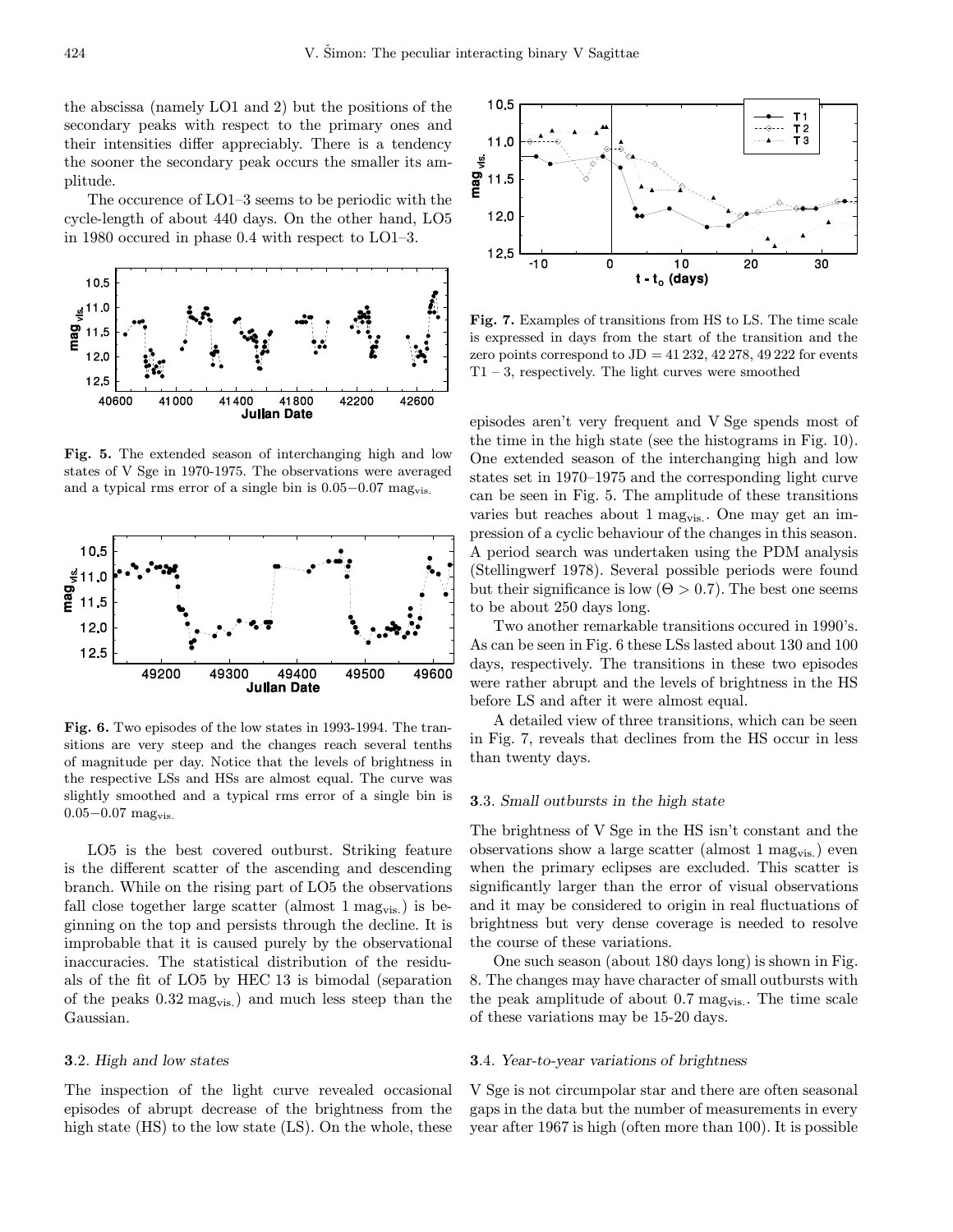**Table 1.** Parameters of the large outbursts in V Sge.  $JD_{max}P$  is the date of the maximum brightness of the primary outburst. The peak brightness of this outburst is in column mag<sub>max</sub>P and its amplitude is  $A_P$ . JD<sub>max</sub>S is the date of maximum of the secondary outburst while columns mag<sub>max</sub>S and A<sub>S</sub> refer to its peak brightness and amplitude, respectively.  $\Delta t$  is separation of the peaks of the prim. and sec. outbursts in days. Dur. is the total duration of the whole outburst (both peaks). The column magminT refers to brightness in the transient minimum between the prim. and sec. outburst. mag<sup>q</sup> gives the brightness in quiescence before (b) or after (a) the outburst

| $\boldsymbol{n}$ | $JD_{\text{max}}P$ | $mag_{max}P$ | Aр   | $JD_{\text{max}}S$ | $mag_{max}S$ | $A_{\rm S}$ | $\Delta t$ | Dur. | $\text{mag}_{\text{min}}T$ | mag <sub>0</sub>    |
|------------------|--------------------|--------------|------|--------------------|--------------|-------------|------------|------|----------------------------|---------------------|
| LO1              | 27982              | 10.30        | 2.00 | 28 0 39            | 11.32        | 1.0         | 57         | 140  | 11.92                      | $12.30 \mathrm{~a}$ |
| LO2              | 28413              | 10.10        | 2.10 | 28455              | 11.20        | $1.0\,$     | 42         | 120  | 11.64                      | 12.20a              |
| LO3              | 28.860             | 10.20        | 1.80 |                    |              |             |            |      |                            | 12.00 <sub>b</sub>  |
| LO4              | 38 005             | $10.65\,$    | 1.85 | 38 1 35            | 11.2?        | $1.3\,$     | 130        | 320  | 11.9?                      | 12.50 <sub>b</sub>  |
| LO5              | 44 4 26            | 10.00        | 1.80 | 44 4 5 2           | 10.66        | 1.2         | 26         | LOO  | $10.80\,$                  | $11.70\;{\rm a}$    |



Fig. 8. Variations of V Sge in the high state. These changes reach about 0.7 mag<sub>vis.</sub> with the time scale of 15-20 days. Means of five observations were used here and a rms error of a single bin is about  $0.05$  mag<sub>vis</sub>.

to utilize this natural sampling and calculate the mean brightness for every year. These means were calculated separately for HS and LS and the result is shown in Fig. 9. The year 1980 in which LO5 occurred was omitted.



Fig. 9. Year-to-year brightness variations of V Sge. High state is marked by solid circles, low state by empty ones and an unresolved state by a triangle. Note the rapid brightening after  $JD = 47000$  and almost equal levels of the low states in 1970's and in 1990's. A rms error of a single mean is usually 0.03 magvis.. See the text for details

A rms error of a single mean is usually 0.03 magvis. therefore it is reasonable to suppose that these long-term variations are real.

The brightness in HS stayed almost constant at 11.3 mag<sub>vis.</sub> during JD = 39 500  $-46\,900$  with a possible small decrease. A rapid brightening of HS from 11.45 to 10.77 mag<sub>vis.</sub> began in  $JD = 47000$  with a rate of 0.09 mag  $yr^{-1}$  if a linear course is assumed. The level of two LSs which occurred in 1993–94 is approximately the same as that of LSs in 1970's but the levels of the HSs in these respective seasons differ appreciably.

#### 3.5. Statistical brightness distribution

Analysis of a histogram may help to a better insight to the character of the changes of brightness of V Sge. The large number of measurements enabled to divide the data set into several parts of comparable size and a histogram was constructed for each time interval (Fig. 10). The number of measurements used in a single histogram may exceed one thousand. This approach allows to study the changes of the brightness variations in the course of several decades.

The histograms confirm the overall trend of gradual rise of the mean brightness of V Sge. The brightness in the respective LSs remains rather similar through the covered interval but the episodes of LS become less frequent now. It is worth while to note that LOs contributed significantly to the overall brightness in thirties and the surrounding quiescence brightness in Fig. 10a is not very different from that in LS.

#### 4. Position of V Sge in the colour diagram

V Sge is thought to belong to the class of cataclysmic variables (CV). Let us examine the position of V Sge in the colour diagram and compare it with some well established CVs.

The dereddened indices  $(B - V)_0$  were taken from Bruch & Engel (1994) and the absolute visual magnitudes  $M_V$  were calculated from the distances given by Patterson (1984) for all CVs apart from V Sge where the value 1.2 kpc derived by K86 from the UV spectra was used. The colour diagram in Fig. 11 clearly reveals the outstanding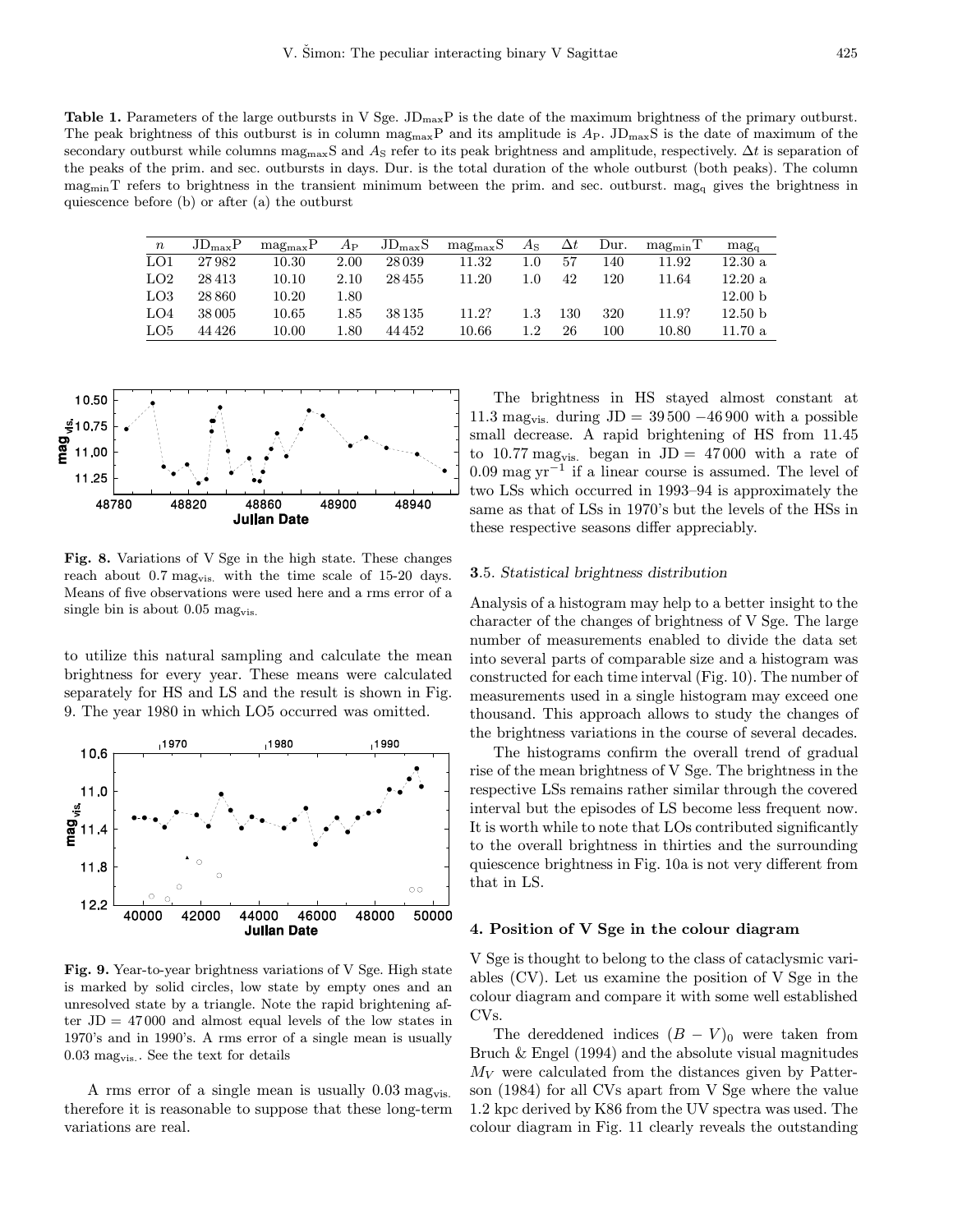

Fig. 10. The statistical distribution of four parts of the data set shown in Fig. 1. All denotes the distribution of all data in a given time interval while HS and LS represent an approximate separation into the high and low states. Q marks the quiescence brightness in thirties with excluded LOs

position of V Sge. This binary is considerably more luminous than all other CVs in this figure. If we used the distance of V Sge 2.7 kpc derived by H65 from the visible band data the value of  $M_V$  would be even brighter by almost 1 mag $(V)$ .

# 5. Discussion

## 5.1. Configuration of the system

It is not the aim of this paper to establish a detailed model of V Sge but it is necessary to reevaluate the observations of H65 and K86 in the light of the new findings of W86. Let us resume the observational evidences:  $(a)$  the mass ratio  $q = 3.8$ , the more luminous primary star (eclipsed in primary minimum) is the less massive  $(H65)$ ; (b) the temperatures of both components are very high  $(T>20000 \text{ K})$ (H65); (c) both stars contribute to emission in OIII, H and HeII (H65); (d) very broad (0.2 phase) primary eclipse is always partial and gets shallow and wide when the sys-



Fig. 11. Comparison of the position of V Sge with several well established CVs in the colour diagram. The positions in the minimum and maximum light were plotted if they were available. Several well-known CVs are marked, too. See the text for details

tem brightens (H65); (e) the spectrum is similar to WN5 (H65, K86);  $(f)$  the accretion disk is occulted in primary eclipse and the velocity of the gas suggests a compact object (W86); (g) very high abs. mag.  $(M_V \approx 0)$  (K86).

The mass flows from the secondary to the less massive primary and the secondary may fill its Roche lobe (W86). Because of the high mass ratio the lobe of the loser is very large with respect to that of the gainer and may be the cause of very broad primary eclipse. The geometric conditions of the partial eclipse of the disk with radius of 0.7 R  $(L_1)$  then lead to the inclination angle *i* close to 65<sup>°</sup> (but probably not higher than  $69°$ ). The semi-amplitudes of radial velocities given by H65 then yield masses of the components  $M_1 = 1.0 M_{\odot}$ ,  $M_2 = 3.8 M_{\odot}$ .

Changes of depth and breadth of the primary eclipse during variations of the out-of-eclipse brightness of V Sge are similar to another nova-like variable RW Tri. In case of RW Tri Smak (1995a) offered an explanation in terms of variable radius of the accretion disk. It is possible that a similar mechanism operates in V Sge, too (see below).

V Sge is considerably brighter than other CVs as can be seen in Fig. 11 and this high luminosity of V Sge is namely due to the accretion disk (the eclipses of the disk are deeper than those of the loser) and suggests a very high mass transfer rate (see also  $\rm Simon$  1995).

Spectrum of the secondary (H65), its high temperature and rather high mass bring an early-type (quasi WR star?)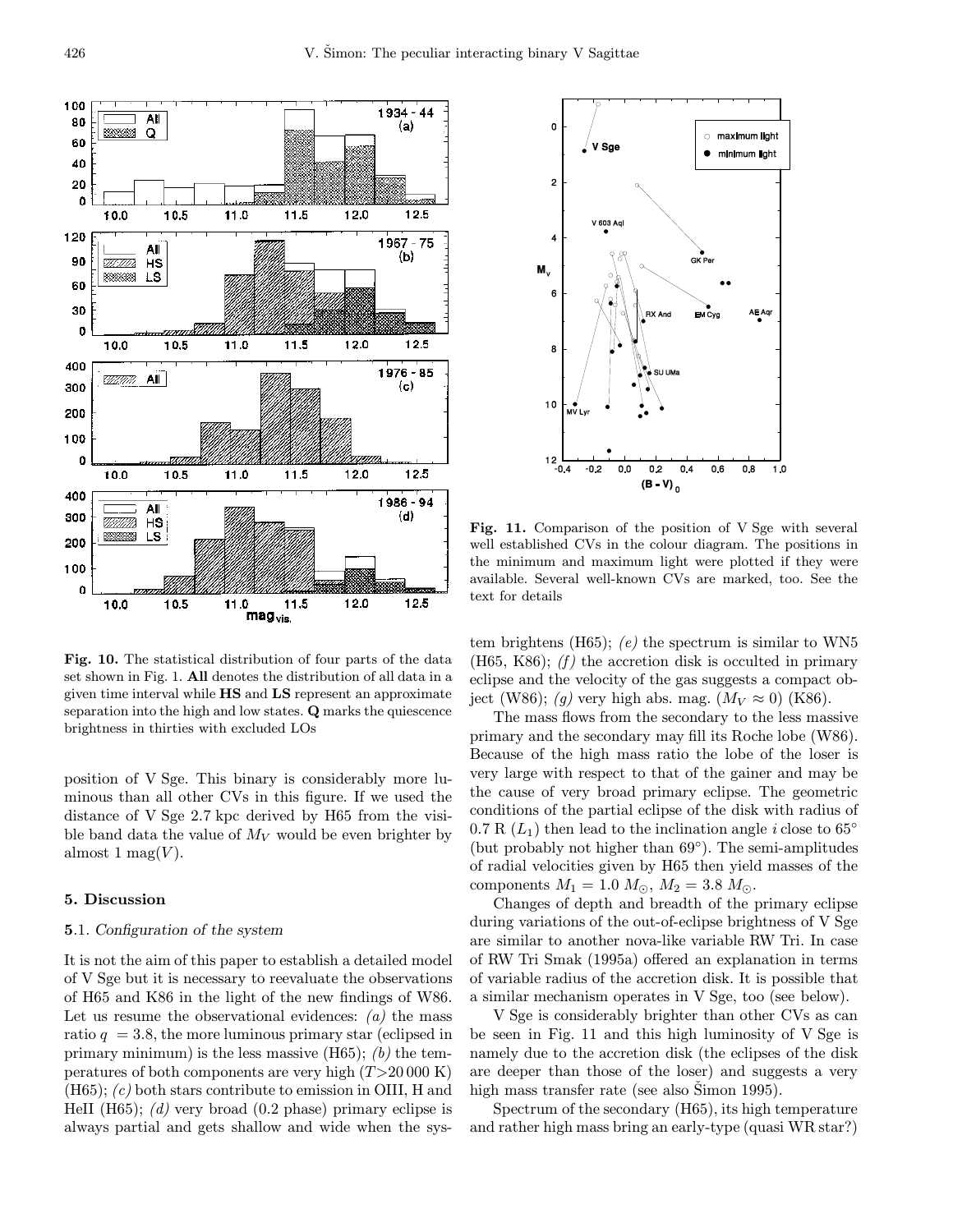as a probable type of the loser. As for the gainer, the orbital elements given by H65 lead to a too low inclination angle i with only a grazing occultation of the disk for a neutron star  $(1.4 M_{\odot})$  therefore a white dwarf seems to be a more probable candidate.

## 5.2. Large outbursts

It is reasonable to suppose that the brightness variations have origin in the accretion disk as in other CVs. Nevertheless, the extremely high luminosity of V Sge place it clearly into the area of the nova-like (NL) variables with the stationary disks (see the discussion in Simon 1995) where the disk instabilities observed in dwarf novae (the limit cycle, e.g. Cannizzo 1993) cannot occur. The variable mass transfer (mass transfer bursts, MTB) may represent an alternative explanation.

Models of MTBs for different courses of variations of  $\dot{m}$ can be found in Bath and Pringle (1981, hereafter BP81). A common feature of their generated light curves was a pronounced long "tail" (very slow final decline), nonsensitive to the course of  $\dot{m}$ . If we accept that the event LO4 observed by H65 is of the same kind as the other LOs we have also the color variations at hand. The changes of the colour indices are very small and as H65 showed they may be fully attributed to the increasing strength of the emission lines as the system brightens. This fact is very close to model 3 of BP81 where the rise time of the MTB is longer than the diffusion time through the disk. This condition is fulfilled in V Sge if the  $\alpha$  parameter is of the order of unity. The disk then can relax to a steady state even during the rise, the spectrum remains very similar to that of a steady disk and large colour changes are avoided. The final "tail" characteristic for the models of BP81 is present in the LOs of V Sge, too. Model 3 of BP81 also shows a significant increase of the surface density and optical depth of the outer parts of the disk in the advanced phase of the outburst leading to the increase of the radius of the disk. It is possible that in V Sge the radius of the disk inflated during MTB reaches the Roche limit and gives rise to almost equal brightness of all LOs.

For a comparison we may mention another NL variable RW Tri in which MTBs were supposed to be responsible for the episodes of transient brightening, too (Smak 1995a). The mass transfer rate  $\dot{m}$  and radius of the disk in RW Tri increased considerably during the outburst and significantly affected the shape of the eclipse. The behaviour of the variations of the eclipse in V Sge described by H65 is similar to that of RW Tri and speaks in favour of MTB as a cause of the large outbursts in V Sge, too.

It is very difficult to interpret the secondary peak of LO. At present, we may only offer a speculation that the loser responses by a subsequent smaller MTB to the enhanced irradiation or wind from the disk which occurs during the primary outburst (strongly irradiated loser is implied by the fact that the shoulders of the secondary eclipse are brighter than those of the primary one (K86)). Similar secondary peaks were also observed in two after-events in GRO J0422+32 following its large outburst in 1992 (Chevalier & Ilovaisky 1995). The nature of these after-events in GRO J0422+32 remains unclear but Callanan et al. (1995) favoured mass transfer events as a probable mechanism. There is a possibility that the nature of the unique double-peaked LOs in V Sge and after-events in GRO J0422+32 is similar.

# 5.3. The other kinds of brightness changes

The HS/LS transitions displayed by V Sge are commonly observed both in NL binaries with disk (Hudec et al. 1984; Richman et al. 1994) and those with accretion column (AM Her-type, e.g. Hudec & Meinunger 1977) but they were also detected in some X-ray binaries (HZ Her/Her X-1) (e.g. Hudec & Wenzel 1986) These transitions are attributed to a temporary decrease of the mass outflow  $\dot{m}$  from the loser through the  $L_1$  point (Robinson et al. 1981) and are common both in late-type (TT Ari, Hudec et al. 1984) and early-type losers (HZ Her). Although the combined findings of H65 and W86 yield that the loser in V Sge is significantly hotter and more massive than in the above listed examples the light curves of the HS/LS events in V Sge are similar to them. The abrupt transitions in V Sge are very reminiscent of those in HZ Her reported by Hudec & Wenzel (1986). A kind of transient disturbance affecting  $\dot{m}$  probably operates in these binaries because the brightness returns to its previous value after recovering from LS. Livio & Pringle (1994) offered explanation in terms of star spots on the late-type loser near the  $L_1$  point. Nevertheless, this mechanism is hardly applicable to the early-type secondary in V Sge. Instead, transient underfilling of the Roche lobe may play a role here.

The brightness of V Sge in LSs detected in the AFOEV data set is comparable to the minimum brightness reported by H65. Deep primary eclipses in the corresponding light curves given by H65 point to the evidence that the primary is still more luminous than the mass losing secondary even when the level of the out-of-eclipse brightness is low  $(12-12.5 \text{ mag}_{\text{vis}})$ . If we assume that the luminosity of the primary as dominated by the accretion disk around a compact object (proposed by W86) we can infer that the disk is far from a complete disappearing in LS.

Mass transfer variable on the time scale not longer than 15-20 days may be the cause of fluctuations of brightness in the high state (small outbursts) but large  $\alpha$  is needed to allow for such rapid responses of the disk. Similar events observed in the old nova V 446 Her by Honeycutt et al. (1995) had character of outbursts with an amplitude of  $1-1.5 \text{ mag}(V)$  and the cycle-length of 21 days. The authors stated that MTB is more probable than the limit cycle there.